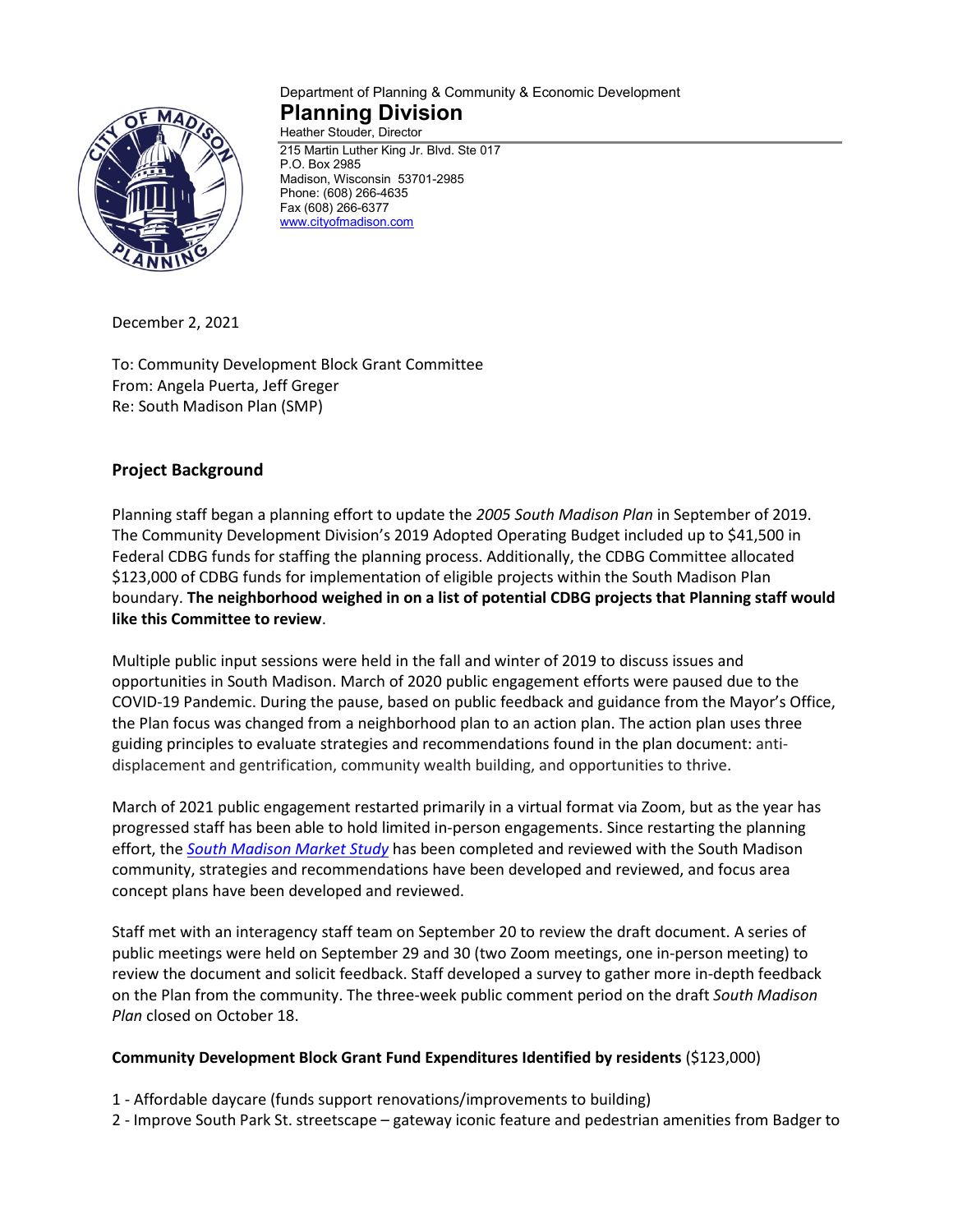Page 2

Wingra Creek (i.e., wayfinding, trees, ped lighting)

- 3 Add WiFi hotspots in parks or other public locations
- 4 Add and/or improve community gardens
- 5 Facade Improvement Grant Expand improvements to ADA accessible entrances for Park St Businesses.
- 6 Improve pedestrian lighting in Penn Park and Quann Park along pedestrian/bike paths
- 7 Park facility/equipment improvements at former Town of Madison Parks
- 8 Wingra Creek amenity improvements (path, kayak/canoe launch)
- 9 Tornado shelter for Madison Mobile Home Park residents

10 - Fund the purchase, renovation and reversion of former single-family homes in the sites that have been utilized as rental housing. Small Cap Loan Program.

- 11 Earmark money for business rehab City program or nonprofit program
- 12 Quann Park pedestrian access improvements

City staff is currently working with Community Development Division on potential ways to implement the first couple of items.

### **Community Issues and Concerns**

Below is a list of the top community issues and concerns that relate to the *South Madison Plan* (see Plan appendix):

### **Displacement/Gentrification**

- Preserving single family homes
- Need for additional opportunities for community wealth building, affordable housing
- Need opportunities to age in place in South Madison
- Preserve the mobile home park
- Adding retain and increase local businesses/Black and Brown businesses to community
- Preserve affordable spaces for businesses, preserve existing local businesses
- Provide spaces for neighborhood serving retail

### **Community Center**

- Need for neighborhood gathering space
- Youth programing
- Senior programing

### **Affordable, quality childcare**

### **Improve bicycle/pedestrian infrastructure**

- Create east/west bike route
- Create north/south bike route
- Extend Cannonball Path

### **Improve Connectivity**

- Between neighborhoods
- Railroad and major road corridors barriers

### **Parks**

- Improve access
- Need for amenities/equipment
- Programing for youth and seniors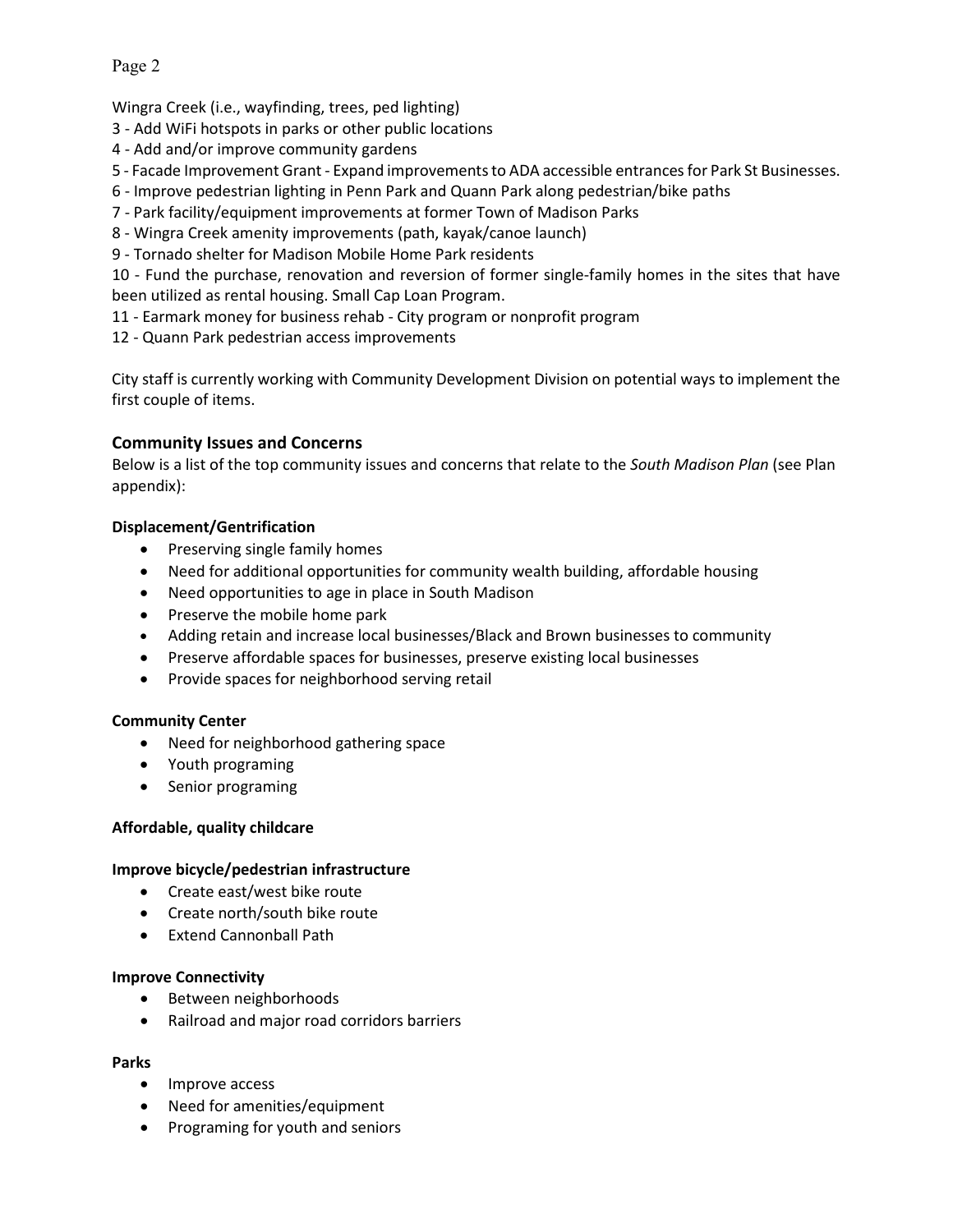Page 3

# **Improve lighting for pedestrians**

### **Transit Service**

- More frequent transit service
- Service for  $3<sup>rd</sup>$  shift workers

### **Plan Highlights**

The *[South Madison Plan](https://madison.legistar.com/View.ashx?M=F&ID=9917126&GUID=B0416AA6-47A9-43E5-AF83-0DF43F2A5656)* is an action plan that uses three guiding principles: **anti-displacement and gentrification**, **community wealth building**, and **opportunities to thrive** to evaluate the plan strategies and recommendations. The plan focuses on curbing displacement of residents and local businesses, curbing the forces of gentrification, and preserving the culture of South Madison. The Plan also focuses on building equity, housing, and employment.

The following is a summary of major Plan recommendations.

## **Economic Development**

- Create a City-community communication and implementation structure to oversee, monitor, and leverage investments in South Madison.
- Build the local economy and small businesses to improve community wealth and self-sufficiency.
- Raise awareness, participation, and support that culture and heritage are integral to a strong economy and quality of life.

## **Equitable Access and Community Capacity Building**

- Support access to local and affordable fresh food.
- Expand and improve community programming for youth.
- Enhance internet communication alternatives.
- Expand City accredited childcare sites in South Madison.

### **Housing**

- Support community wealth building by increasing homeownership opportunities.
- Increase and retain overall housing affordability.
- Increase housing choice.

### **Land Use, Transportation, and Parks**

- Improve transit service, especially to peripheral employment and residential locations, with a focus on reducing the travel time for transit-dependent populations.
- Expand and improve pedestrian and bicycle networks to enable safe and convenient active transportation.
- Concentrate the community-benefiting development along transit corridors and within/near Focus Areas.
- Identify areas for new or expanded parks

### **South Park Street Corridor**

- Cluster businesses in key locations along South Park Street to create retail nodes for the neighborhood.
- Improve pedestrian facilities along South Park Street.
- Provide additional opportunities for off-street public parking.
- Improve safety for pedestrians and vehicles along South Park Street.